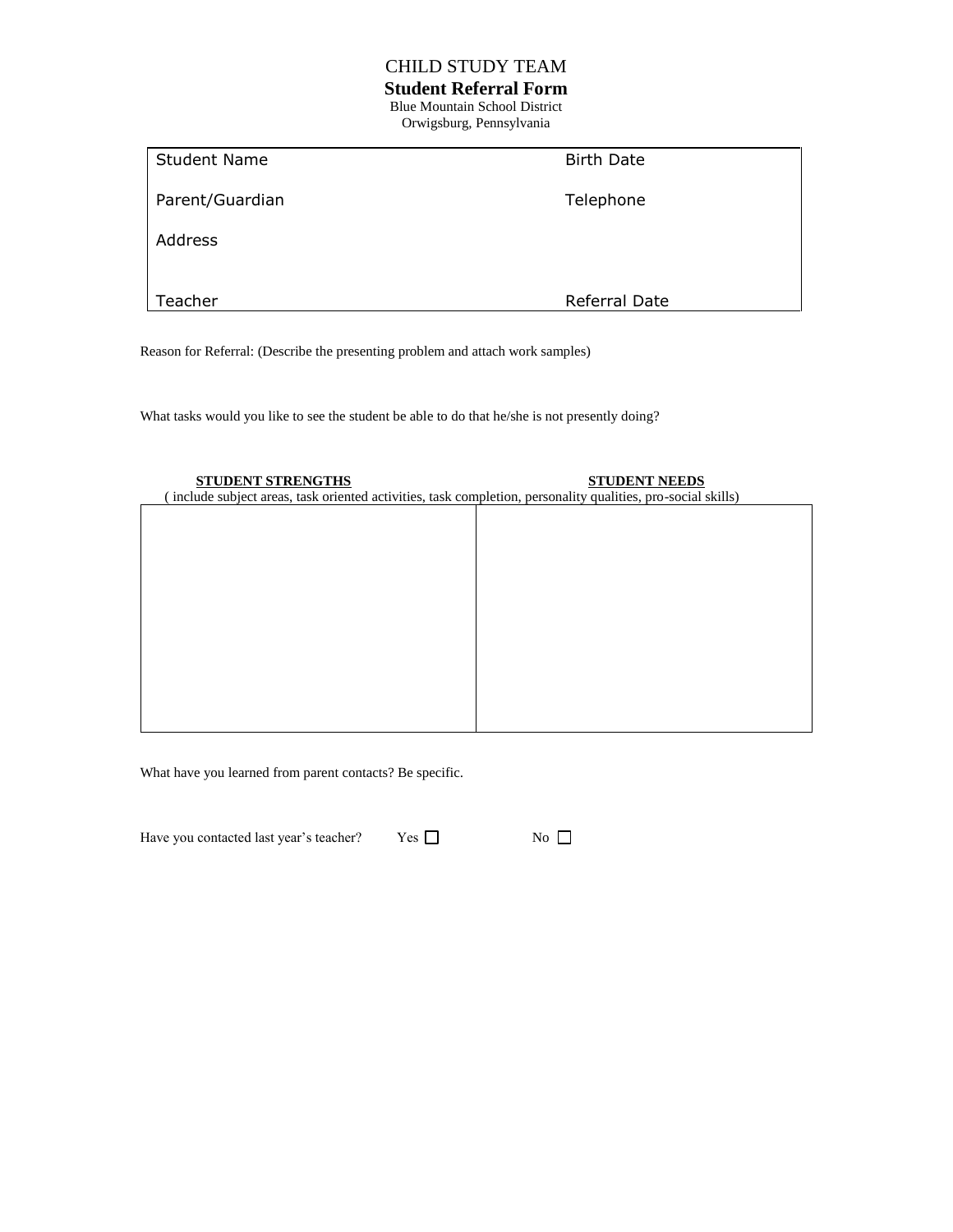Based on your observations, please evaluate the student in comparison to other students in the same grade, by checking

problems THAT OCCUR FREQUENTLY.

- Difficulty remembering what is seen Difficulty with small motor tasks
- Difficulty remembering what is heard Difficulty with paper and pencil tasks
- Difficulty retaining information over a Difficulty copying from the board period of time

- 
- 
- Easily frustrated Easily distracted Easily distracted
- □ Sudden mood changes during the day □ Loses/forgets work and materials
- □ Inconsistent performance Difficulty with organization
- 
- 
- □ Unusually aggressive towards others □ Overactive
- □ Unusually shy or withdrawn □ Underactive
- $\Box$  Difficulty interpreting social cues
- $\Box$  Difficulty making and keeping friends
- Doesn't accept responsibility for **SPEECH** own behavior

### $\Box$  Cries frequently  $\Box$  Stutters

- Difficulty discriminating letter symbols Difficulty understanding spoken language
- 

### **ORAL EXPRESSION READING**

- 
- □ Limited speaking vocabulary

## **MEMORY VISUAL MOTOR COORDINATION**

- 
- 
- 

### **SOCIAL/EMOTIONAL ATTENTION/ORGANIZATION/ACTIVITY**

- □ Lacks motivation <br>□ Difficulty beginning a task
- Lacks self-control Difficulty maintaining attention
	-
	-
	-
- □ Needs constant approval Difficulty completing tasks
- Interrupts/distracts class Difficulty with changes in routine
	-
	-

- □ Easily influenced by others <br> □ Difficulty articulating speech sounds
	- **Unusual voice quality**

### **DISCRIMINATION LISTENING COMPREHENSION**

- 
- Difficulty discriminating letter sounds Difficulty following verbal directions

- Difficulty expressing thoughts and ideas Difficulty with decoding of words and basic reading skills
	- $\Box$  Difficulty with comprehension Unable to:  $\Box$  identify details  $\Box$  sequence nain ideas

| identify m |  |
|------------|--|
| predict    |  |

|  | $\Box$ recognize cause and effect |  |  |
|--|-----------------------------------|--|--|
|  |                                   |  |  |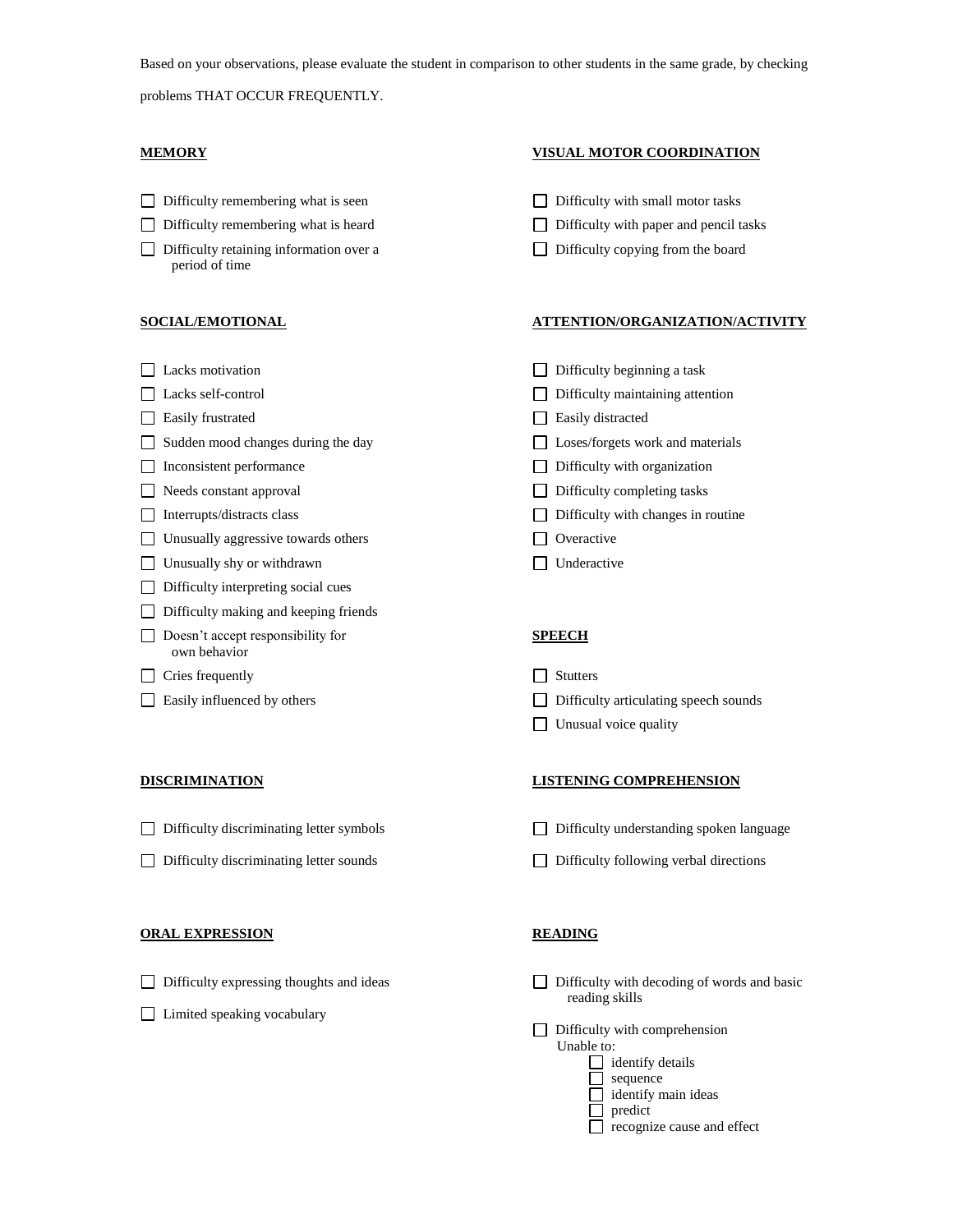## **WRITTEN EXPRESSION MATHEMATICS**

| Difficulty with spelling<br>Difficulty with completing written tasks<br>quickly | Difficulty with number recognition<br>Difficulty with number concepts<br>Difficulty with basic operations: |
|---------------------------------------------------------------------------------|------------------------------------------------------------------------------------------------------------|
| Difficulty with punctuation/capitalization                                      | addition                                                                                                   |
| Difficulty with grammar and usage                                               | subtraction                                                                                                |
| Difficulty using appropriate vocabulary                                         | multiplication                                                                                             |
| Difficulty organizing thoughts at the:                                          | division                                                                                                   |
| simple sentence structure                                                       | Difficulty understanding place value                                                                       |
| paragraph level                                                                 | Difficulty solving word problems                                                                           |
| Difficulty with sentence structure                                              | Difficulty with decimals                                                                                   |
| and variety                                                                     | Difficulty with fractions                                                                                  |

## **Identify the area where the student is achieving below average grades:**

| $\Box$ English | $\Box$ Math | $\Box$ Reading | $\Box$ Science |
|----------------|-------------|----------------|----------------|
| Social Studies | Other       |                |                |

## **ANY ADDITIONAL COMMENTS/ INFORMATION:**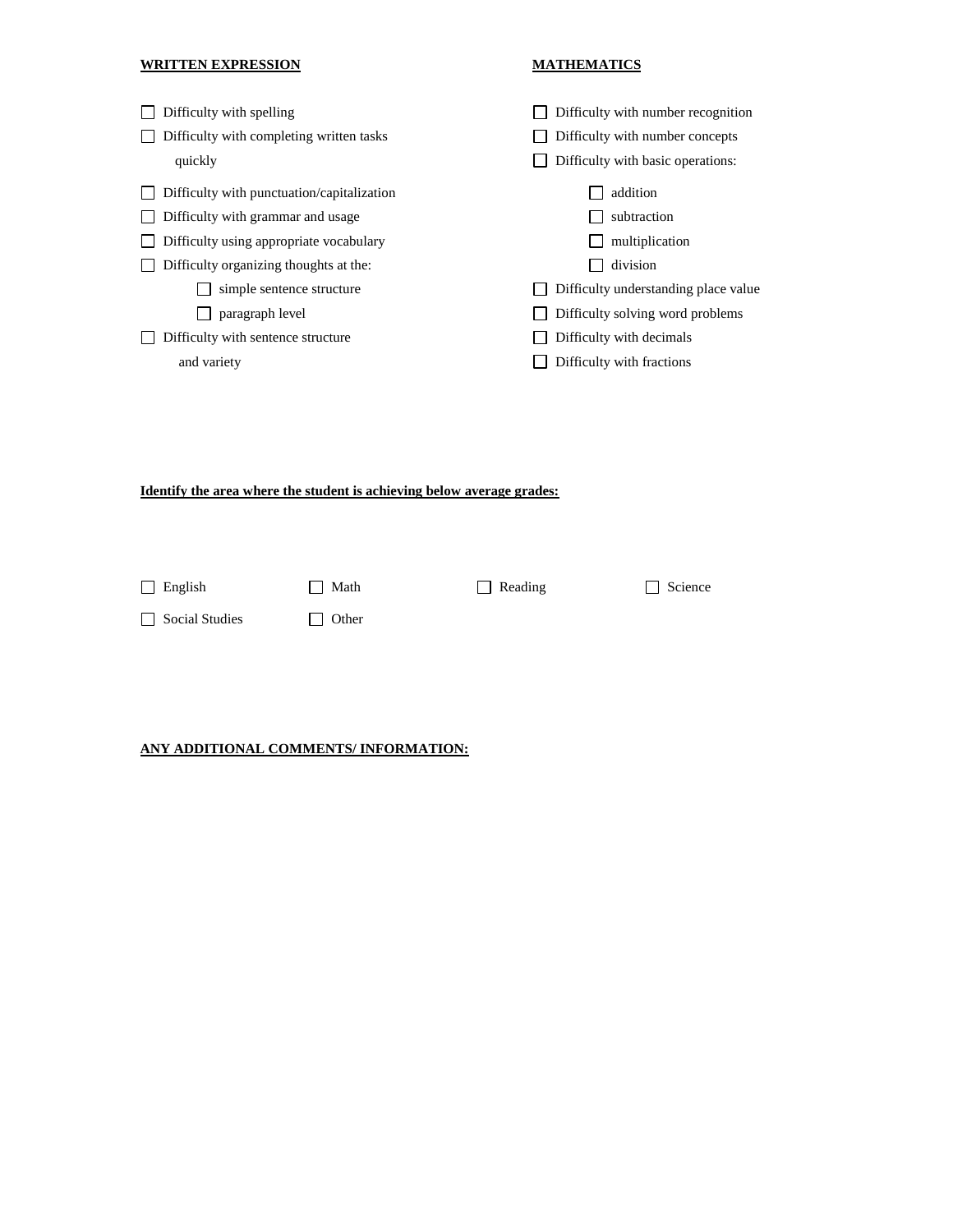| Yes | No             | Student has previously been retained. Grade(s)             |
|-----|----------------|------------------------------------------------------------|
| Yes | No             | Student has been through CST process in the past. Grade(s) |
| Yes | N <sub>0</sub> | Student receives speech and language services.             |
| Yes | No             | Student receives remedial reading services.                |
| Yes | No             | Student receives ESL services.                             |
| Yes | No             | Student has undergone psychological testing.               |
|     |                | <b>Testing Date:</b>                                       |
| Yes | No             | Student receives special education services.               |
|     |                | Explain                                                    |
| Yes | N <sub>0</sub> | Student has attendance issues.                             |
|     |                | Total days absent to date                                  |
|     |                | Explain                                                    |

### **MEDICAL INFORMATION Please obtain this information from the school nurse.**

| Yes | No             | Student passed vision screening.  |
|-----|----------------|-----------------------------------|
|     |                | Comments:                         |
| Yes | N <sub>0</sub> | Student passed hearing screening. |
|     |                | Comments:                         |
| Yes | N <sub>0</sub> | Student has medical issues.       |
|     |                | Explain:                          |